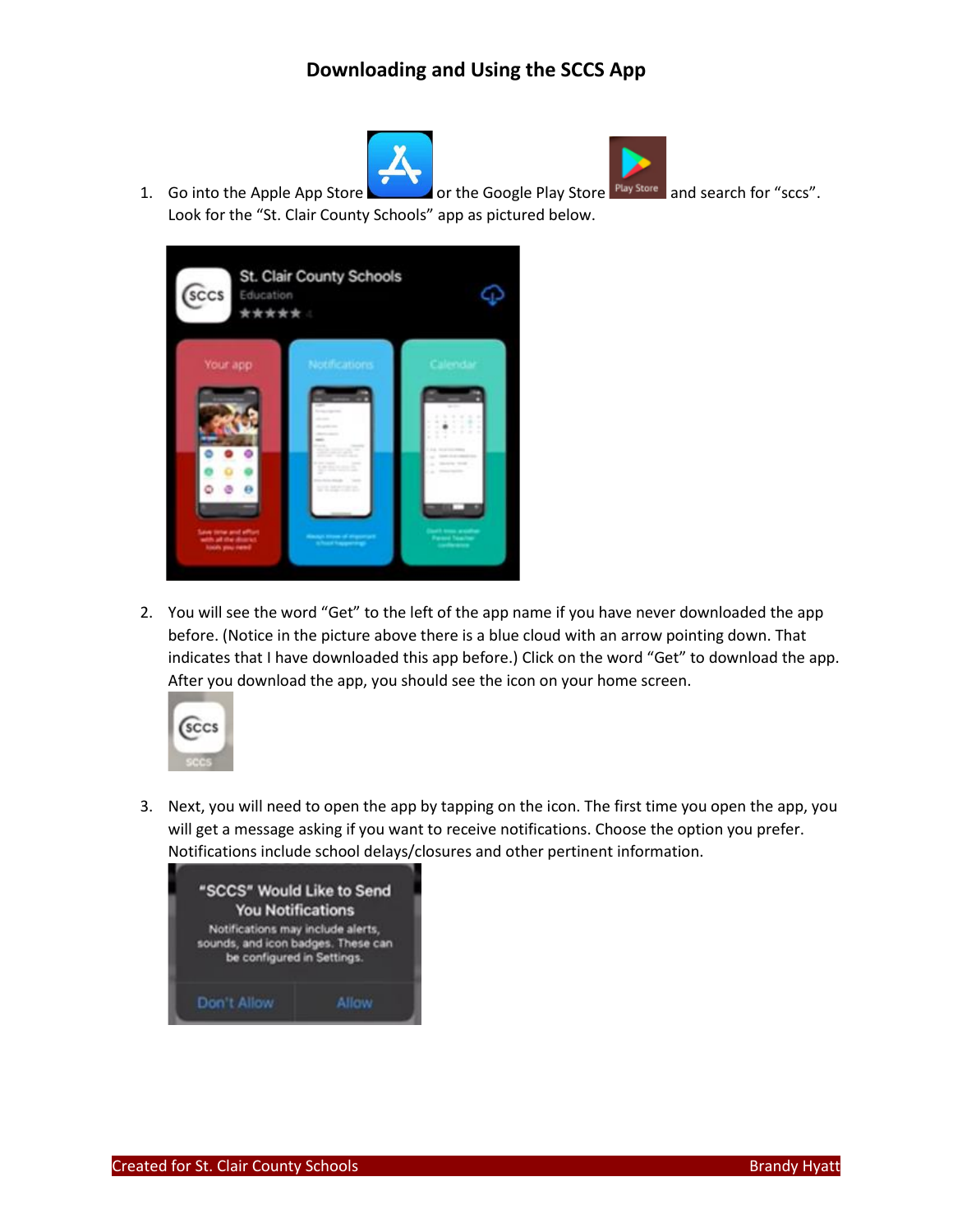4. Once you are in the app, you will be prompted to setup the app. The first step in app setup is to select schools that you would like to receive information and notifications from. You can choose "Find my location" or "Choose from list". If you select "Choose from list" you will be able to pick the St. Clair County school(s) that you would like. When you are finished choosing your school(s), click the work "Next".



You will get another dialoge box that says "You're done!" and you will click "Finish"

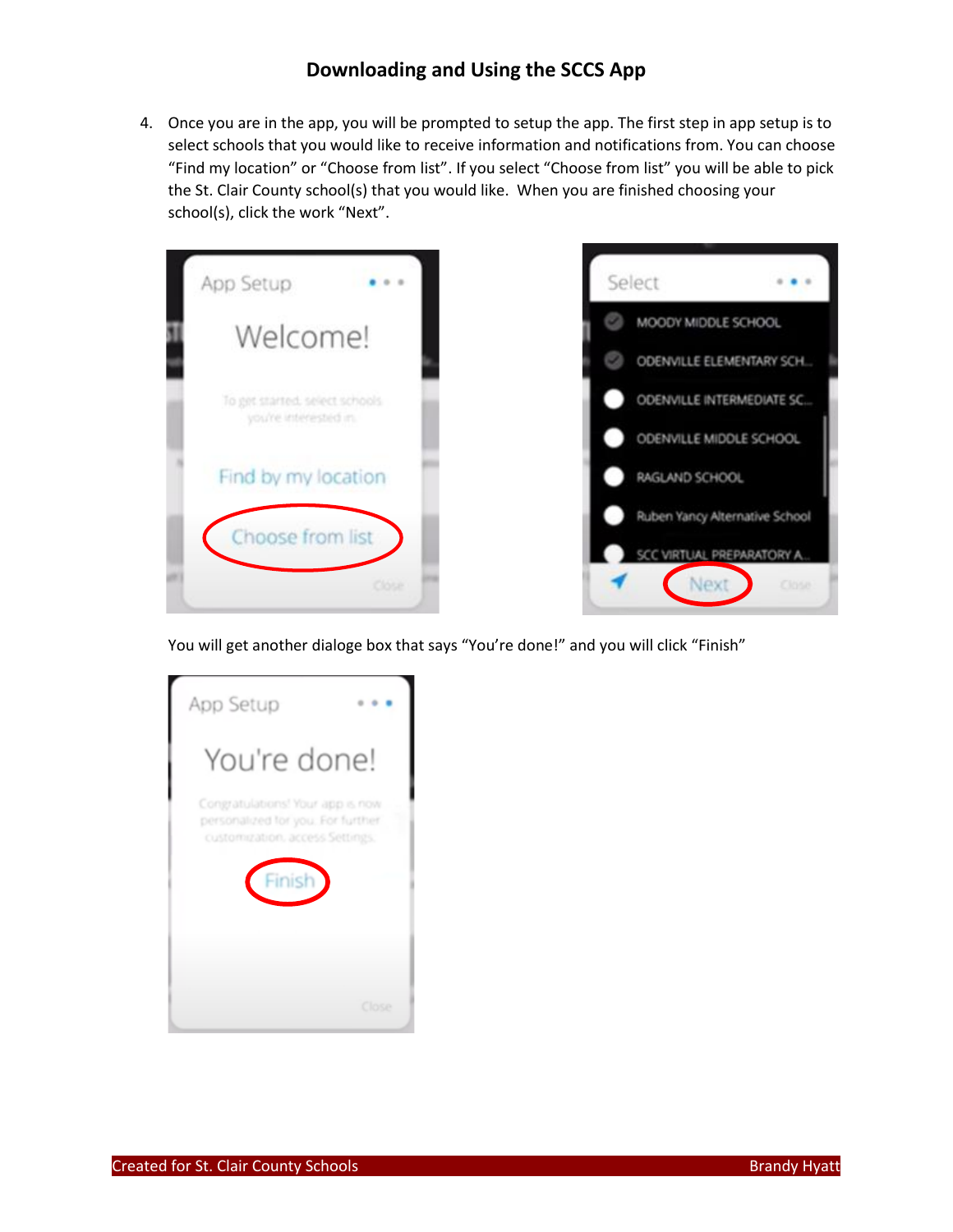You can click on a picture to see more information about that tweet. You will

5. The app is fully functioning at this point. You will see recent tweets with pictures at the top of the screen.



Let's take a look at the different icons within the SCCS app. Remember that once you tap on an icon, you will need to choose "Home" in the upper left corner (as pictured above right) to get back to the full app screen (as pictured above left).



The blue and white "News" icon will take you to the Twitter feed.

**INOW** The red and white "iNow" icon will take you to your Chalkable iNow login screen.

NOTIFICATIONS The green and white "Notifications" icon will give you a list of all notifications from the school(s) you selected to follow.



 $\frac{\text{Staff Dredary}}{\text{Staff Dredary}}$  The yellow and white "Staff Directory" icon will allow you to find information about staff members from the central office.



The purple and white calendar app provides information regarding district wide dates.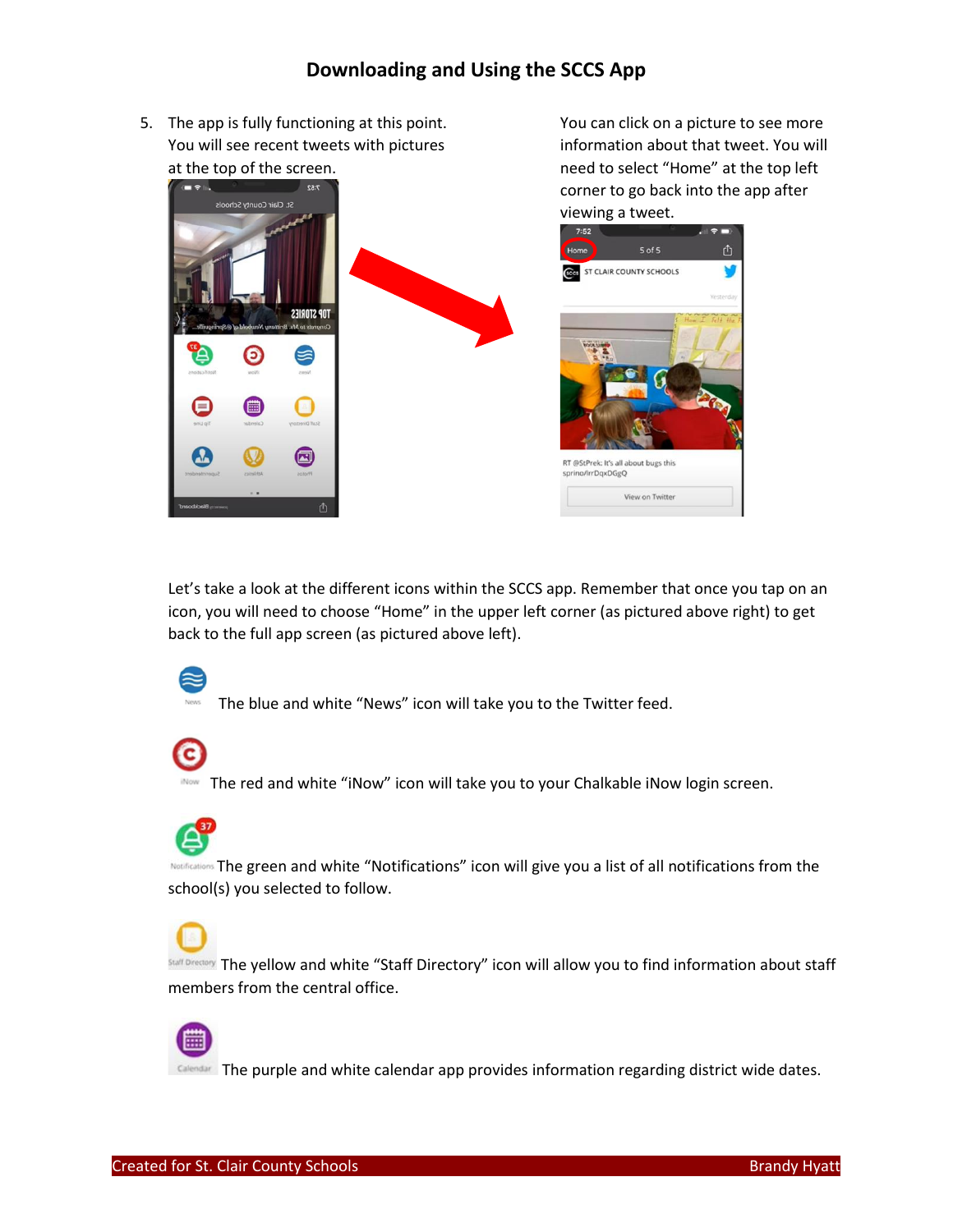

The red and white "Tip Line" will allow users to report incidents such as those listed below:





The three icons labeled "Photos", "Athletics", and "Superintendent" will give you pertinent information related to those categories.

If you swipe from right to left, you will see that there are several other icons on the second page.



These include information about locating a school, the school board members and meeting minutes, various resources, student information, and settings.

Within the settings icon, you can change the school(s) that you have selected to follow as well as what types of information you receive from those school(s). You can also choose a language and share the app with friends/family.